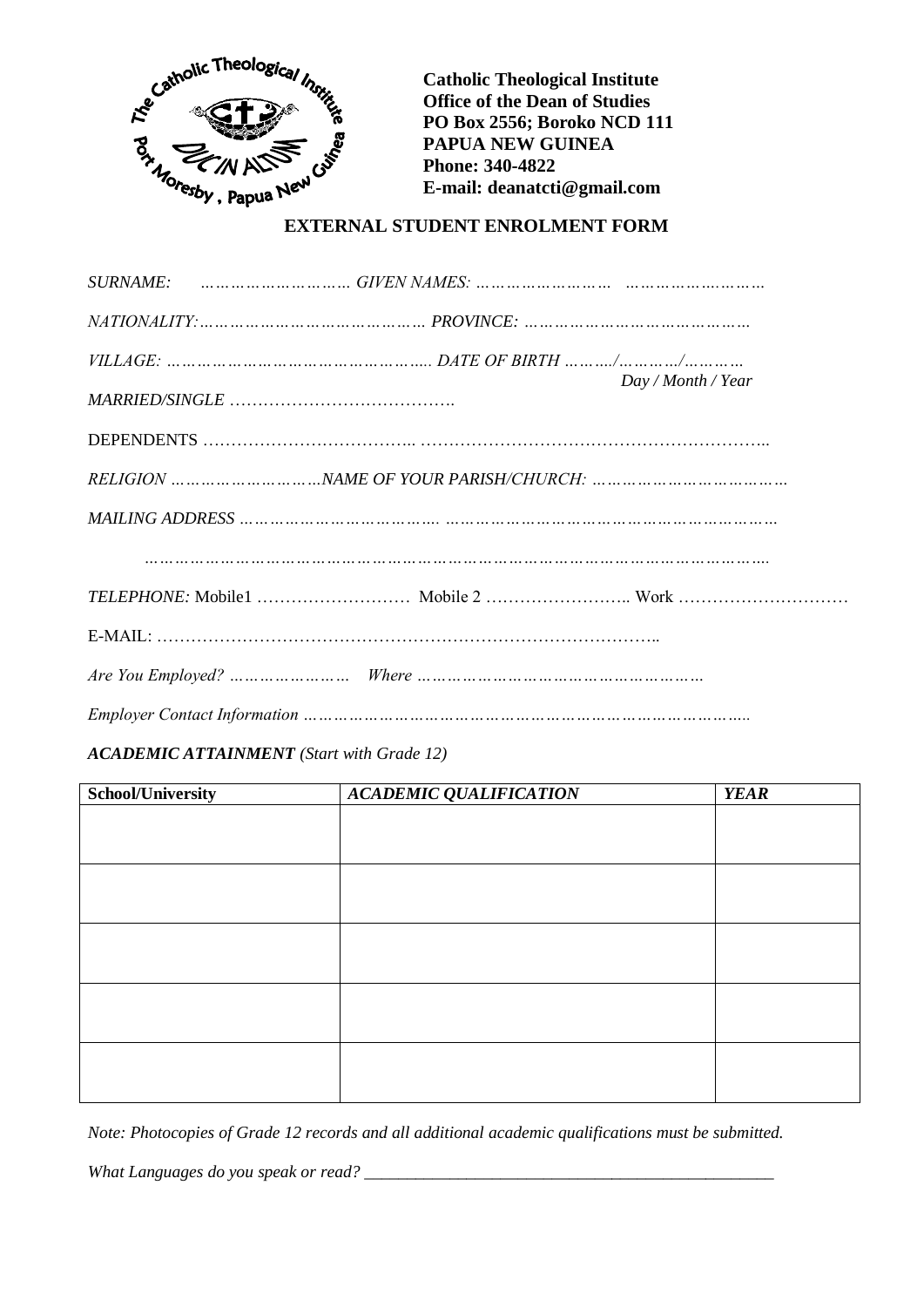*Please write a short essay explaining why you wish to study at Catholic Theological Institute*.

*Explain who will pay your tuition fees, where you will live, how you will provide for yourself. Please provide a letter from a sponsor.*

*Have you been a seminarian before? If yes, please tell us which order or diocese sponsored you and why you left. Or if you are a seminarian or ordained minister in another denomination, please tell us.*

A. Catholic applicants need a letter from a Catholic authority that recommends the applicant for study at CTI*.* B. CTI will contact the superiors of ex-seminarians for their recommendation concerning admission.

C. Non-Catholic applicants need both a letter from a Catholic authority that guarantees the applicant's moral character and goodwill toward the Catholic Church and a letter from an authority in their own church that recommends the applicant for study at CTI.

D. If an applicant is not a member of any church, the applicant needs a letter from a Catholic authority and a letter from a community leader or a former teacher.

These letter cannot be general recommendations; they need to be for studying at CTI.

*Signature:……………………………………………… Date: …………………………………………*

**NOTE: CTI does not offer any transportation, accommodation, or meals to external students.**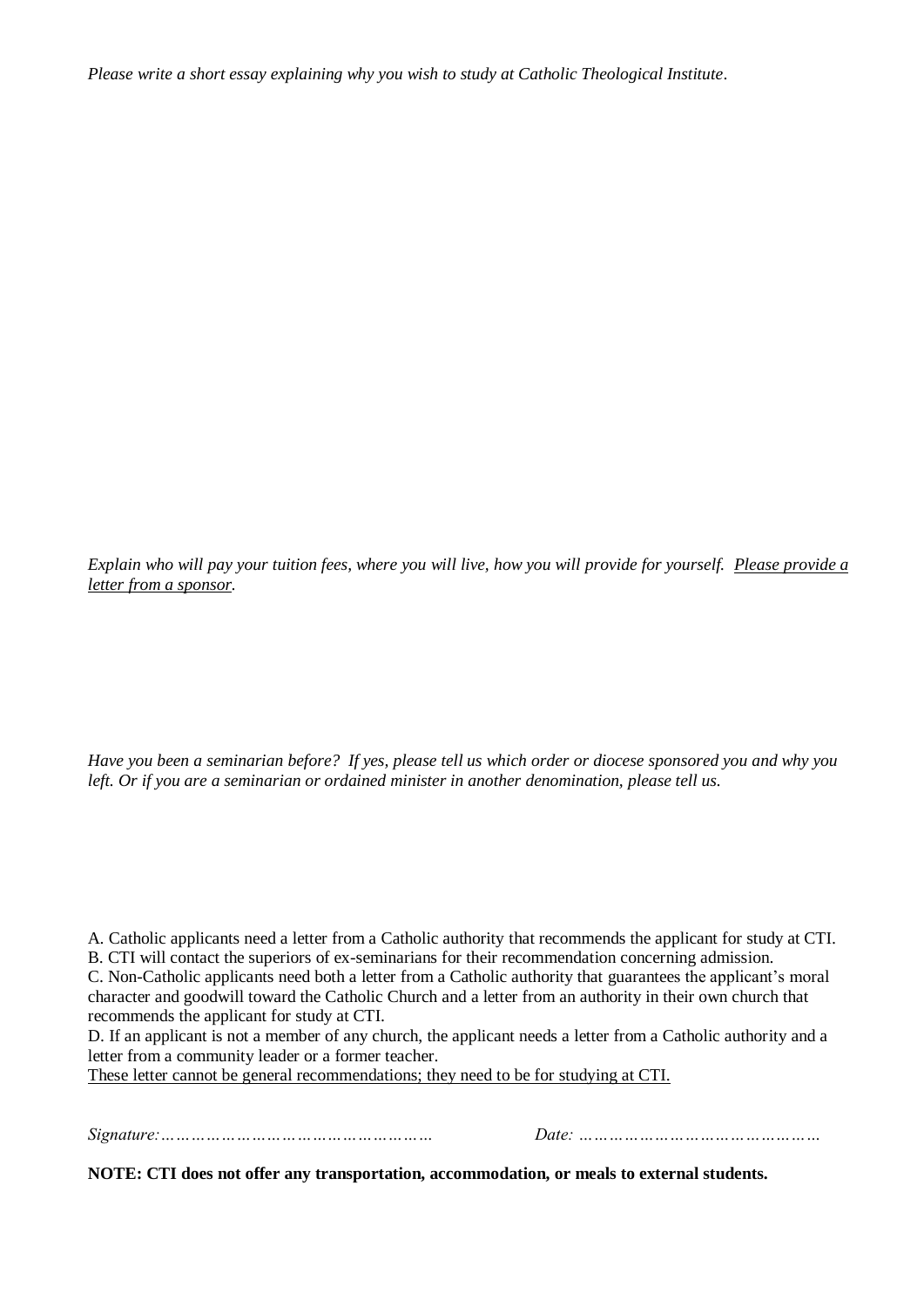## Program and Enrollment

Starting in 2019, CTI runs a two-year philosophy program and a four-year theology program. A student must have previously completed philosophical studies or a religious studies program with a philosophy component in order to be eligible for the theology program. Starting in 2021, CTI is offering a Bachelor in Christian Studies which is about two years of philosophical studies with two years of theological studies and the writing of a research paper. This award is especially designed for external students

The philosophy program can be completed at a higher or lower level, depending on the ability and interest of the student. All students start out taking the Diploma in Philosophy and then may move into the Diploma in Philosophical Studies in the second year. The theology program is offered at three different levels. The Dean will enroll the student at one of the levels depending on the ability and interest of the student. A student must have completed our Diploma in Philosophy or a similarly rigorous program in order to be eligible for the Bachelor in Sacred Theology.

CTI is registered with the PNG Department of Higher Education, Research, Science, and Technology (DHERST). Its academic programs are accredited with DHERST. CTI is also in the process of affiliating with the Pontifical and Royal University of Santo Tomas (UST) in the Philippines. Once affiliation is complete, the Bachelor in Sacred Theology will be co-awarded by CTI and UST to Catholic students. Non-Catholic students who complete the requirement for the STB with receive a Bachelor of Theology – Research.

Please circle your expected enrollment

- Full-time (12-16 credits a term) with the goal of earning a degree
- Part-time (3-9 credits a term) with the goal of earning a degree
- Casual study is for self-enrichment only

.

Please circle the program you are applying for:

Programs designed for external students:

Certificate in Philosophy – 45 credits [Meant to be completed part-time over two years]

Certificate in Christian Studies – 40 credits [Meant to be completed part-time over two years]

Bachelor in Christian Studies – 172 credits

Other Programs – Theology programs require previous philosophical study

Diploma in Philosophical Studies – 80 credits over 2 years of full-time study

Diploma in Philosophy – 90 credits over 2 years of full-time study, learning Latin, research paper

Certificate in Theology  $-40$  credits, 1 year of full time study

Diploma in Theology  $-80$  credits, 2 years of full-time study

Advanced Diploma in Theology  $-120$  credits, 3 years of full-time study

Associate Degree in Theology – 152 credits, 4 years of full-time study

Bachelor in Theology – 163 credits, language, research paper, 4 years of full-time study

Bachelor in Sacred Theology – 180 credits, languages, research paper or thesis, 4 years of full-time study